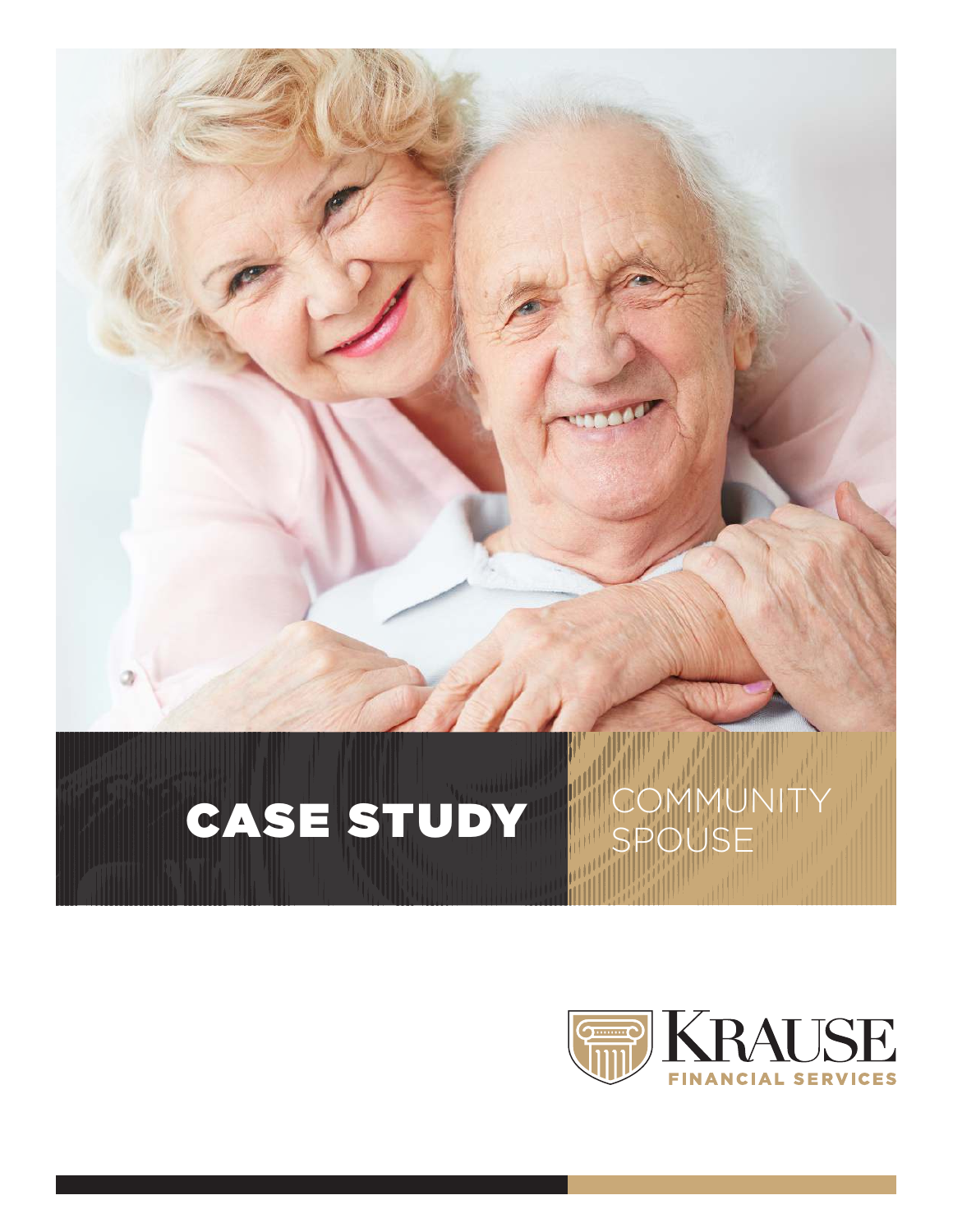# CASE STUDY: COMMUNITY SPOUSE

#### **MEET KEN & JUDITH**

After a long struggle with Parkinson's disease, Ken Judith, hoping to maintain her lifestyle within the turns to a local elder law attorney for help.

\$250,000 in checking and savings accounts. Ken

*Goal: Obtain immediate Medicaid eligibility for Ken, provide sufficient income for Judith, and preserve the couple's assets.*

# **CASE FACTS**

Assets: \$250,000 Income: \$1,800 (Ken) \$1,000 (Judith)

Cost of Care: \$8,000

#### **CHALLENGE**

With the nursing home bill being \$8,000/month, the couple is at risk of depleting their life savings trying to pay for the care Ken needs. Additionally, Judith is concerned she will not be able to afford her own living expenses.

#### **SOLUTION**

Use a Medicaid Compliant Annuity to spend-down the couple's excess countable assets. Ken will achieve immediate Medicaid eligibility and Judith will be left with sufficient income to maintain her lifestyle.